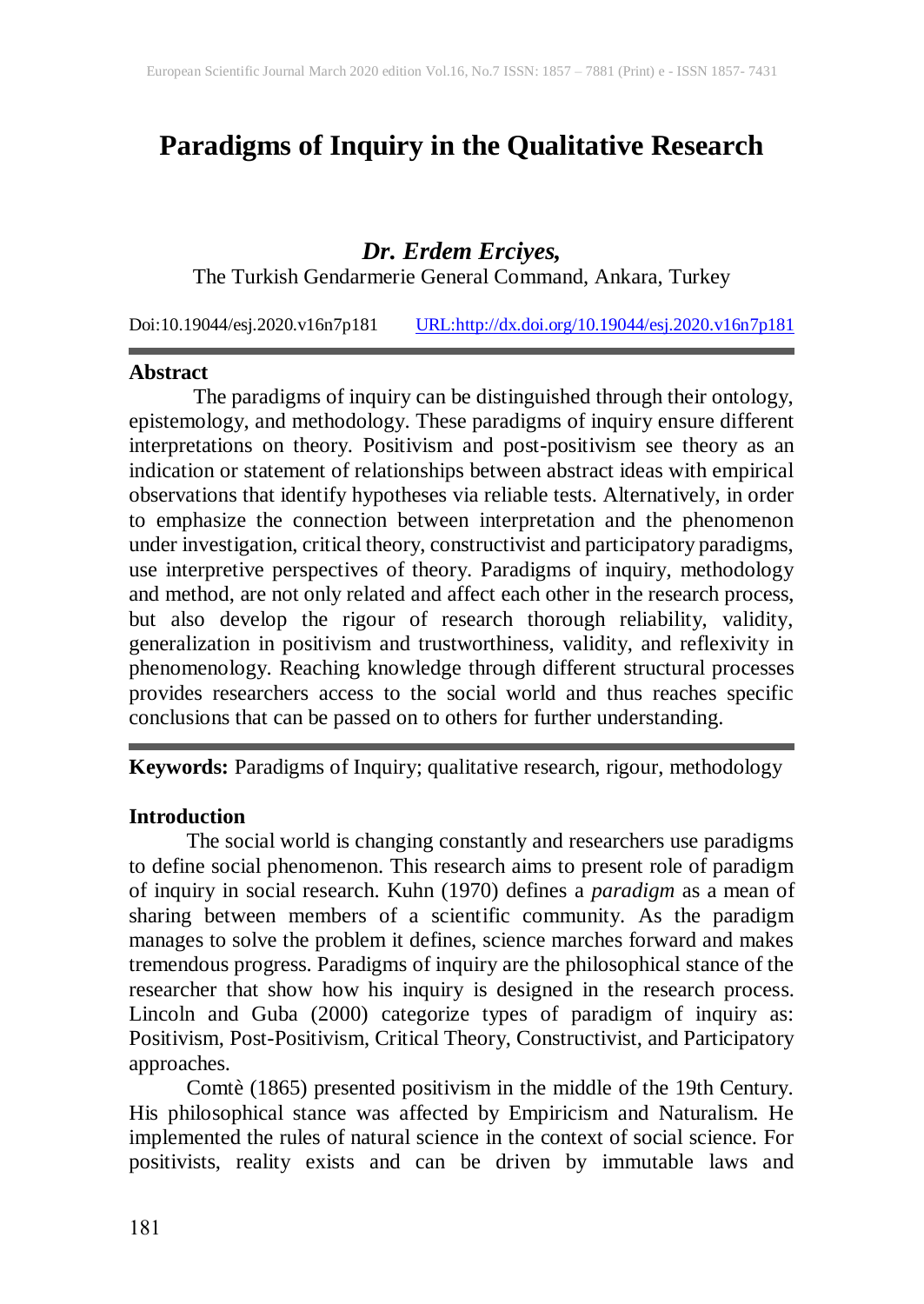mechanisms. Reality can be wholly understood and discovered. Also, the ontological perspective of Positivism is referred to as "Naïve Realism". Positivism reveals an epistemological dualistic and objective approach. The investigator and investigated object are totally independent from each other. Investigator abstains from affecting the investigation or being affected by it (Guba and Lincoln, 1994).

Popper (2002) claimed that due to immutable laws, theory cannot march ahead and develop itself. In order to provide developments in theory, he offered falsifying a priori suppositions. Falsification has rules which determine under which circumstances a system is to be regarded as falsified. A theory can only be falsified when basic statements contradict it (Guba and Lincoln, 1994). Here, Popper (2002:4) refers to the example of the white swans:

"…… we are justified in inferring universal statements from singular ones, no matter how numerous; for any conclusion drawn in this way may alwaysturn out to be false: no matter how many instances of white swans we may have observed, this does not justify the conclusion that all swans are white. Because one black swan can falsify that conclusion."

Post-Positivism evaluates reality from the critical perspective. It is referred to as "critical realism". Reality exists in post-Positivism, but due to insufficient human intellectual mechanism and the fundamentally intractable nature of phenomena, humans cannot totally grasp bona fide reality and instead only understand it imperfectly and probabilistically (Guba and Lincoln, 1994).

Marx (1818-1883), Weber (1864-1920), Horkheimer (1895-1973), Marcuse (1898-1979), Fromm (1900-1980), and Adorno (1901-1969) are considered as the primary architects of Critical Theory. These philosophers are also acknowledged as the first generation of Critical Theorists. However, they did not reach a consensus about social investigation and criticism (Rush, 2004). Capitalism has had a huge effect on development of critical theory. For instance, Marxism emerged from critiques of Capitalism (Kincheloe and Tobin, 2009), and Marx utilized both a materialist conception of history<sup>8</sup> and a critique of Capitalism in his dialectic understanding<sup>9</sup> (Ng, 2015). In addition, Weber (1930) brought religious and social critiques to capitalism.

 $\overline{\phantom{a}}$ 

<sup>&</sup>lt;sup>8</sup> Materialist conception of history investigates the main sources of major social developments and changes in the society through utilizing social conscious mediation of natural and social life's reproduction (Ng, 2015). According to this approach, "human evolution onwards from one determinate historical form and productive mode to another" (Horn, 2013: 496).

 $9$  Marx (1967: 14) differentiated his dialectic understanding from Hegel by following remarks: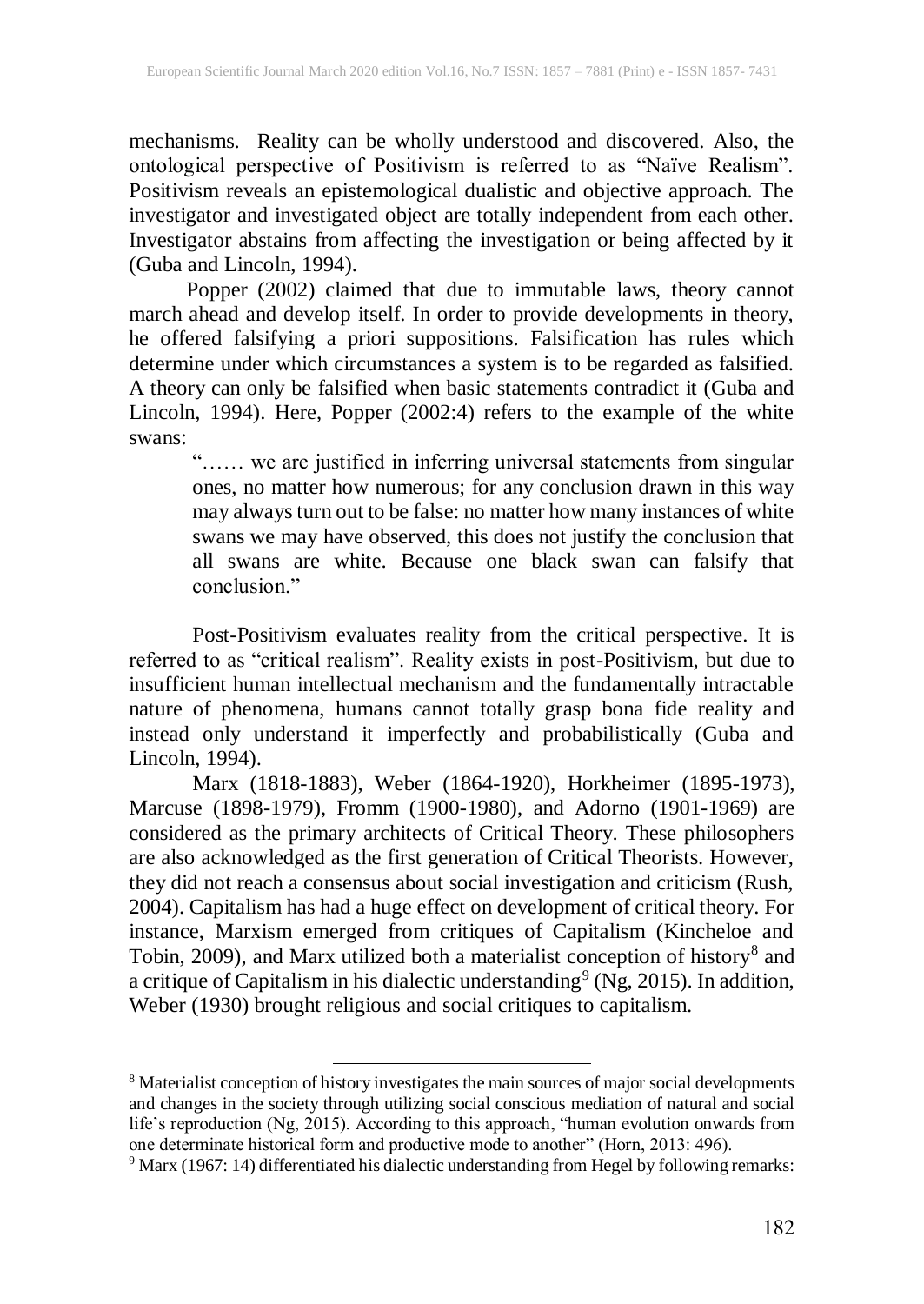Horkheimer (1972) inferred that paradigms of Positivism and post-Positivism cannot bring an in-depth understanding to social research. To understand the dynamics of social phenomena, a researcher should put on lenses of critical theory. Horkheimer was influenced by Marx's social stratification theory<sup>10</sup> and did not see critical theory as only a research approach, but believed that it could also provide a helping hand in the dissolution of social inequalities found in society. Marcuse (1964) was influenced by Marx's alienation concept and saw the capitalist system as the main cause of a uniform society. He also criticized classical research approaches that utilize knowledge to find universally accepted truths. Per his viewpoint, positivist research approaches also serve standardization of societies, hence, social research should focus on understanding reasons for change in society over periods of time. Adorno (1976) also highlighted the role of history in shaping ontological understandings. According to his research, in order to understand the current cultural and political aspects of society, historical changes should be taken into consideration as well. However, the interpretation of historical changes is not only limited to past and present situations, but also relates to further developments in a timeline.

After the First World War, as a reaction to the rise of totalitarian ideologies in many parts of the world, Fromm (1941) investigated the nature of authority concept. He posited that due to the unknown nature of freedom and independence, individuals have a tendency towards fear and anxiety, and in order to control these feelings and not make decisions on their own, they prefer to follow an authoritarian leader who would make decisions on their behalf. As one of the first critical theorists, Fromm examined traditional roles in society vis-à-vis gender and family. His critical understanding of gender roles in society helped link feminist theory with critical theory. To sum up,

 $\overline{\phantom{a}}$ 

*<sup>&</sup>quot;My dialectic method is not only different from the Hegelian, but is its direct opposite. To Hegel, the life process of the human brain, i.e., the process of thinking, which, under the name of "the Idea," he even transforms into an independent subject, is the demiurgeous of the real world, and the real world is only the external, phenomenal form of "the Idea." With me, on the contrary, the ideal is nothing else than the material world reflected by the human mind, and translated into forms of thought". Afterwards, he defined dialectics materialism as follows: "In its rational form it is a scandal and abomination to bourgeois Dom and its doctrinaire professors, because it includes in its comprehension and affirmative recognition of the existing state of things, at the same time also, the recognition of the negation of that state, of itsinevitable breaking up; because it regards every historically developed social form as in fluid movement, and therefore takes into account its transient nature not less than its momentary existence; because it lets nothing impose upon it, and is in its essence critical and revolutionary.*" Marx's dialectic understanding is based on economic struggle between different classes of society. The clash of opposites such as thesis (industrial entrepreneurs) and anti-thesis (proletariat) leads synthesis as communism.

<sup>&</sup>lt;sup>10</sup> Marx's class form of social stratification is based on inequality in economic welfare of members of a capitalist society.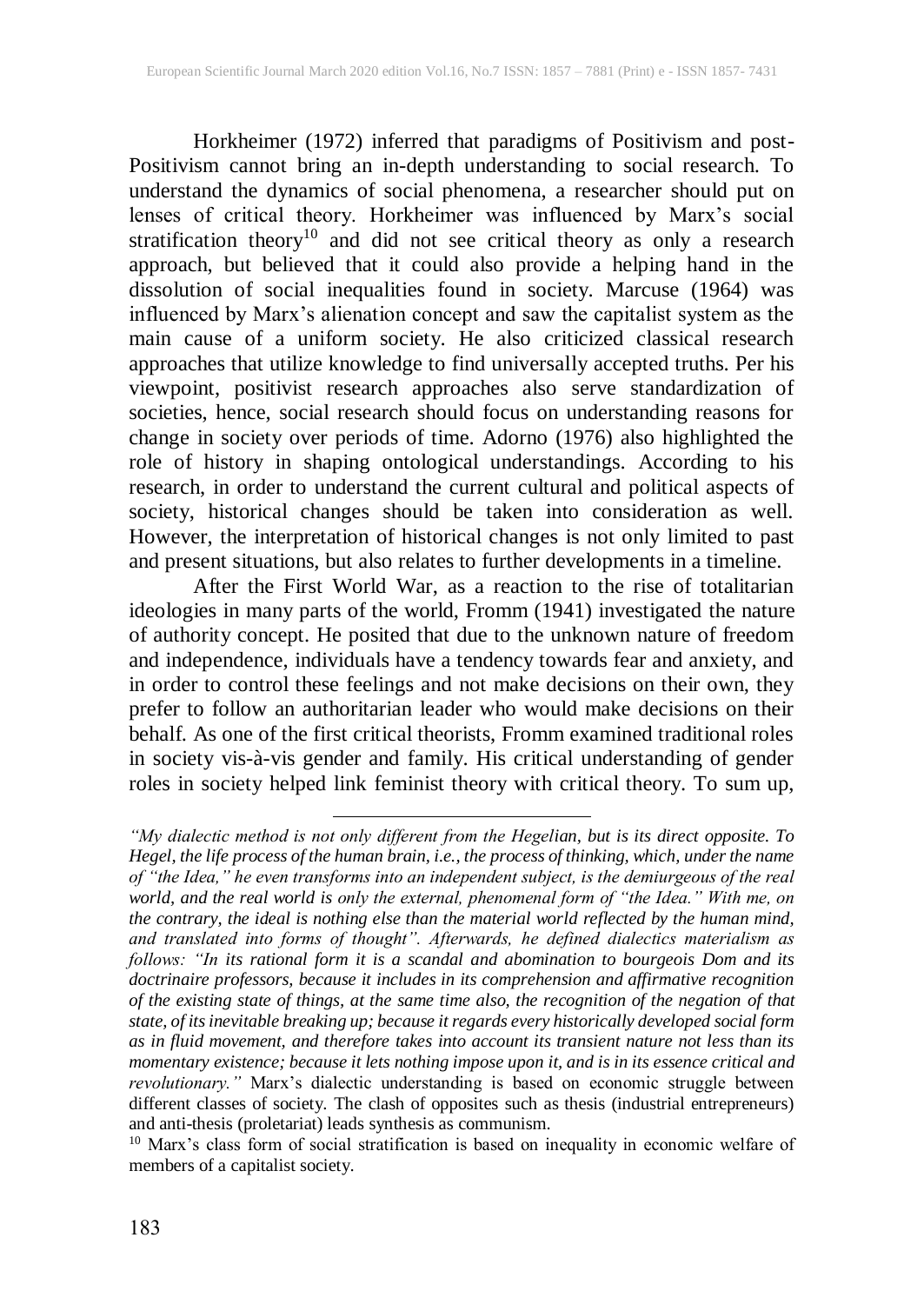Horkheimer, Marcuse, Adorno and Fromm evaluate changes in capitalism from perspectives of power and domination. Moreover, one of the most important contributions of Frankfurt School Critical Theorists, to the literature, is the introduction of emancipation to the research process through providing awareness of the material conditions of our own knowledge (Anderson, 2000). In order to determine what our knowledge entails, critical theory reviews its structure and dynamics within society (Nielsen, 1992).

The second generation of critical theorists cultivated around the axis of Habermas' (1974) thoughts. He reorganized Frankfurt School's theoretical perspective from a fundamental distinction between strategic and communicative rationality (Pensky, 1999). He discussed science's dependability on ideological assumptions and interests and offered an ideal of communication through rational subjects completely independent from domination and error-inducing interests (Honderich, 2005). In addition, he identified three functions which provide mediation between theory and practice: firstly, the formation and extension of critical theorems which aim at true statements; secondly, the organization of the enlightenment process which aims at authentic insights; and finally, the selection of appropriate strategies for developing prudent decisions (Habermas, 1974).

The third generation critical theorists challenge the approach of the Frankfurt School and support Habermas' critical re-examination of first generation's understanding of critical theory (Pensky, 1999). As the most prominent representative of third generation, Honneth (2004; 2014) emphasizes the importance of conceptual reformulation, the mediation of the present state of our knowledge, and the positive impact of practicing sharedvalues in group dynamics. Critical theory's ontology is known as "Historical Realism", because reality can be understood through historical analysis. Reality is shaped by social, political, cultural, economic, ethnic, and gender factors, in addition, values are crystallized over time (Guba and Lincoln, 1994; Heron and Reason, 1997). Critical theory has a transactional and subjectivist epistemology. The researcher and research object are linked and values of the former influences the inquiry. Therefore, the findings of the inquiry are valuemediated. For critical theory, subjective humans develop theory in a historical and cultural context. Critical theory uses dialogic and dialectical methodology through developing dialectical dialogue between the researcher and research object. Dialectical dialogue should transform misunderstandings and ignorance into more informed consciousness (Guba and Lincoln, 1994). Here, structures may be changed and actions are needed to effect change.

Constructivism seeks to understand how humans interpret or construct something in social, linguistic and historical contexts (Schwandt, 2001). Similar to Critical Theory, the interpretation of theory in constructivism is shaped by researchers' experiences, views and background. Constructivism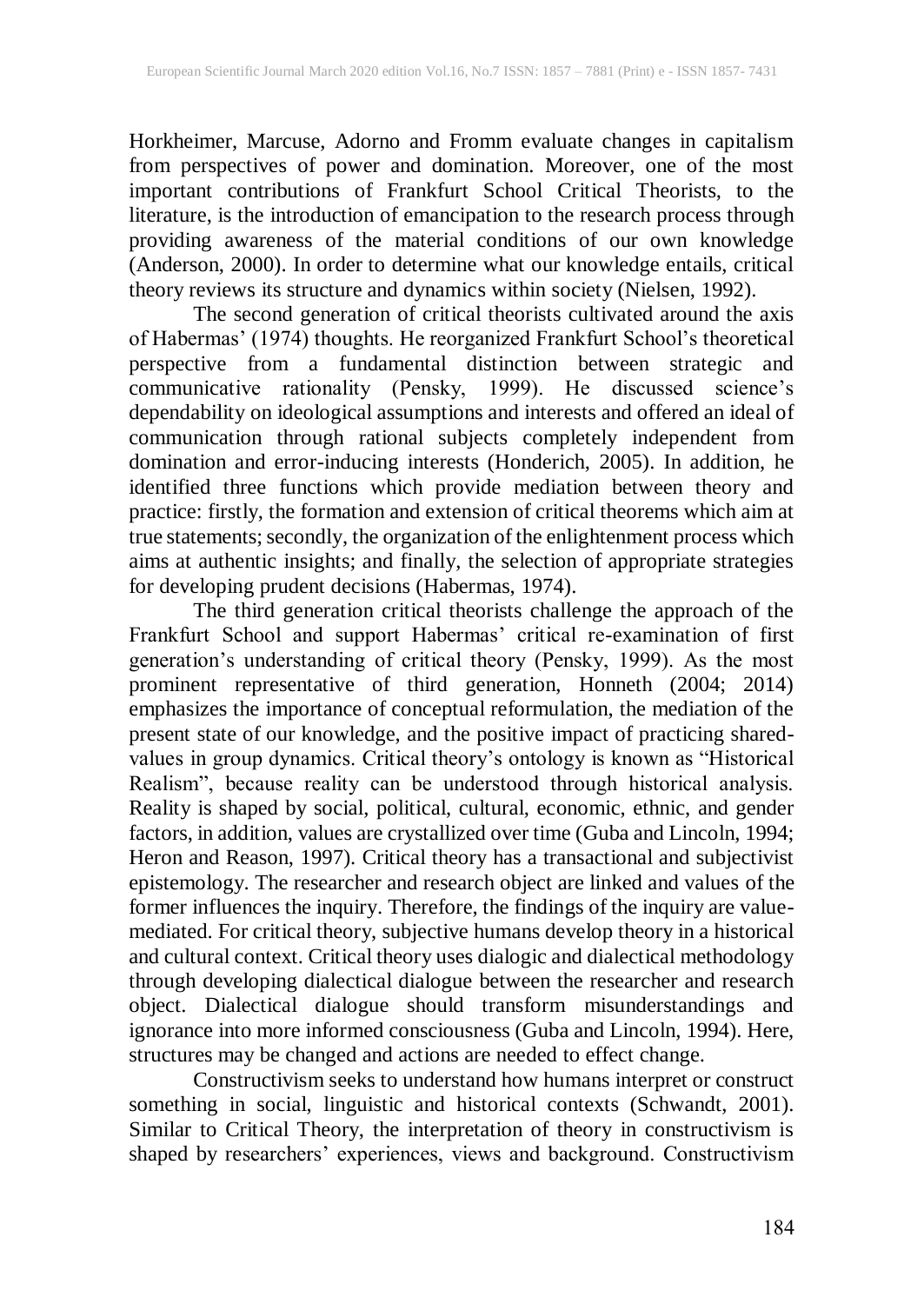has relativist realism; realities are constructed through shared construction of social and cultural factors (Guba and Lincoln, 1989). Schwandt (2001) classified Constructivism as, strong and weak. The main difference between these two types is rooted in their epistemological and ontological stances. The epistemology of strong Constructivism is very similar to that of critical theory: such as being transactional and subjectivist while creating knowledge through interaction of researcher and respondents; but different from Critical Theory, strong Constructivism creates and develops findings in the investigation process. Results are reached through consensus and individual constructions apropos those of the investigator. Moreover, reality is shaped by local construction in relation to strong constructivism. On the other hand, weak Constructivism highlights ideological and political values (Longino, 1993; House, 1996), and its epistemology and ontology denote Critical Theory.

Heron and Reason (1997) added participatory paradigm to Guba and Lincoln's categorization of paradigms of inquiry. Mind and primordial reality (cosmos) co-create the world together and reality is the result of interaction of cosmos and mind. Participatory paradigm uses subjective and objective reality: *"Cosmos is known as a subjectively articulated world; whose objectivity is relative to how it is shaped by the knower. But, this is not all, its objectivity is also relative to how it is inter-subjectively shaped"* (Ibid: 279). The epistemology of participatory requires critical subjectivity which is formed with experimental, presentational, propositional and practical knowing. Practical and theoretical knowledge co-create findings in the becoming context.

## **Types of Main Qualitative Methodologies**

Crotty (1998: 3) defines methodology as "the strategy or plan of action which lies behind the choice and use of particular methods". Different ontological and epistemological assumptions have different views of knowledge and reality which reflect in their choice of methodology (Scotland, 2012). To clarify the relationship between methodology, ontology, and epistemology, the link between theory, reality, knowledge and truth should be clarified. Positivist perspective views reality as totally independent of humanity, but on the other hand, phenomenological reality considers them to be intrinsically linked. Truth ensures a better understanding of reality. Truths, like theories, cannot remain constant forever. When truth and/or theories change, accordingly, the nature of reality changes with them. Knowledge requires interpretations of facts derived from data. Then again, theory analyses understandings extrapolated from data. Theory can be expressed through immutable laws at one extreme, and social or construction at the other, reflecting reality, truth or knowledge (Howell, 2013). Theory is akin to lenses which help one see truth, knowledge, and reality. The reflection and relation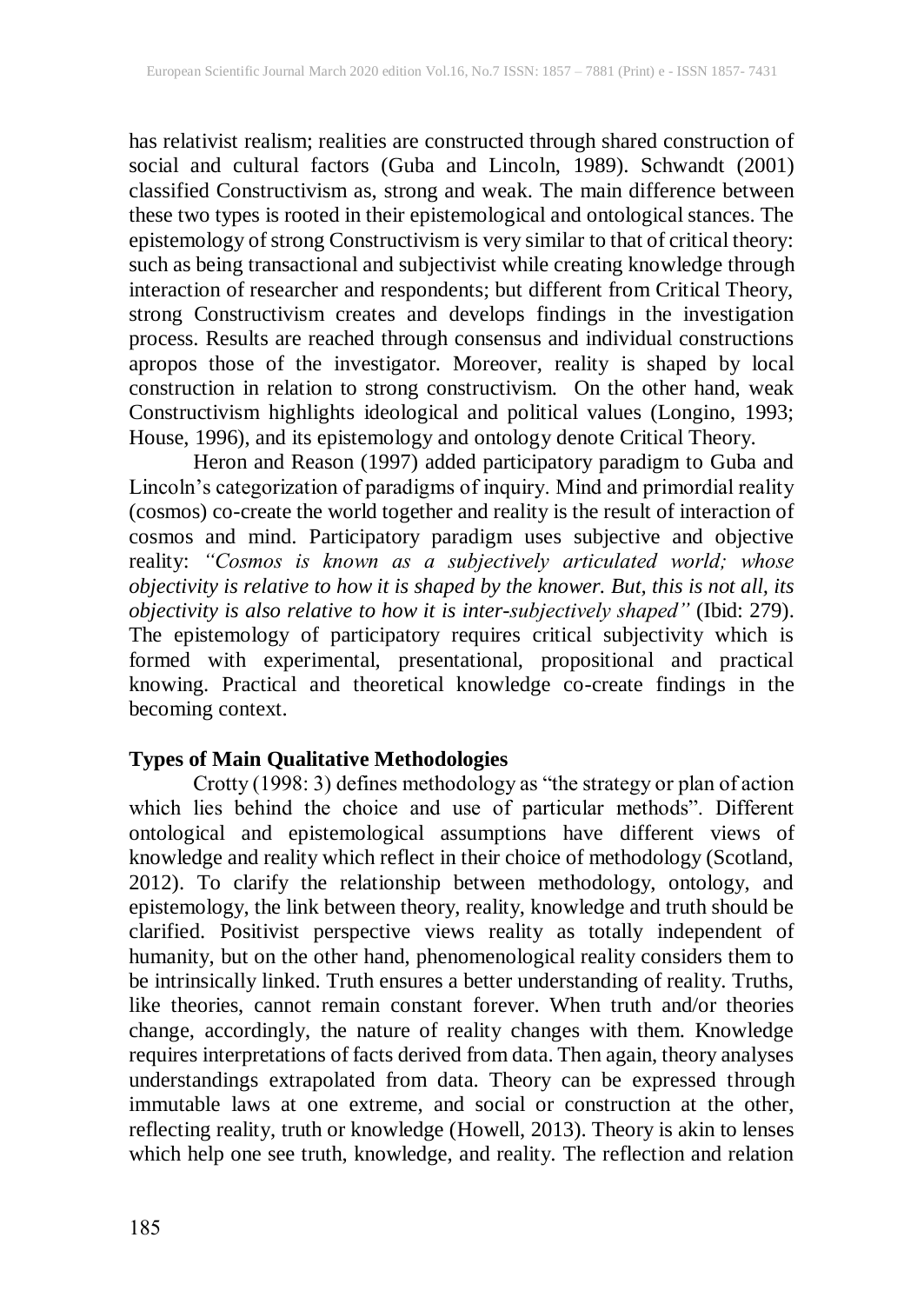of truth, knowledge, reality, and theory, can change according to the type of methodology considered. Methodology, with ontological and epistemological assumptions, form basic belief systems of paradigms (Guba and Lincoln, 1994). There are different types of research methodology that reflect the assumptions of research paradigms in a study, such as, Grounded Theory, Hermeneutics, Action Research, and Ethnography.

## **Grounded Theory**

Glaser and Strauss (1967) developed grounded theory while they were investigating the subject of dying and death in hospitals. They abandoned employing deducting testable hypotheses from existing theories and began to discover theory from research grounded in qualitative data (Charmaz, 2014). Furthermore, they utilized grounded theory to understand and explain social and social-psychological issues but nowadays, thanks to its flexible approach, grounded theory is used in different disciplines and research areas.

Grounded theory utilizes a systematic, inductive and comparative approach (Bryant and Charmaz, 2007) to generate or discover a theory from data which has been gained from participants' experiences thorough coding and categorizing (Creswell, 2013). Researcher's own creativity gains importance while determining categories in grounded theory. Here, categories should be developed inductively per the data. Yet the researcher should not be affected by his/her prejudices or become too reflexive as to stifle creativity, hindering the development of substantive theory (McGhee et al., 2007).

## **Hermeneutics**

Hermeneutics is derived from the Greek word "hermeneuin" (ἑρμηνευτική) which means to interpret. The origin of word is inspired from Greek mythological character Hermes who was tasked with delivering messages of Greek Gods to the people (Gadamer, 2006). The term was first used in its contemporary context by Schleiermacher and Dilthey. Before Schleiermacher, hermeneutics was used due to a lack of understanding of the text but Schleiermacher applied it as "the natural priority of misunderstanding". He propositioned that "understanding arises naturally". The more rigorous practice proceeds on the assumption that misunderstanding arises naturally and the understanding must be intended and sought at each point (Gadamer, 2008: xiii). Like Schleiermacher, Diltey emphasized the effect of researcher's subjective intention on the meaning of text or action. Moreover, he removed the uncertainty of hermeneutics through utilizing the understanding of texts to the law of understanding another person who expresses himself therein (Ricoeur, 1981).

Hermeneutics is about interpretation and focuses on historical and social contexts that surround actions when interpreting a text. The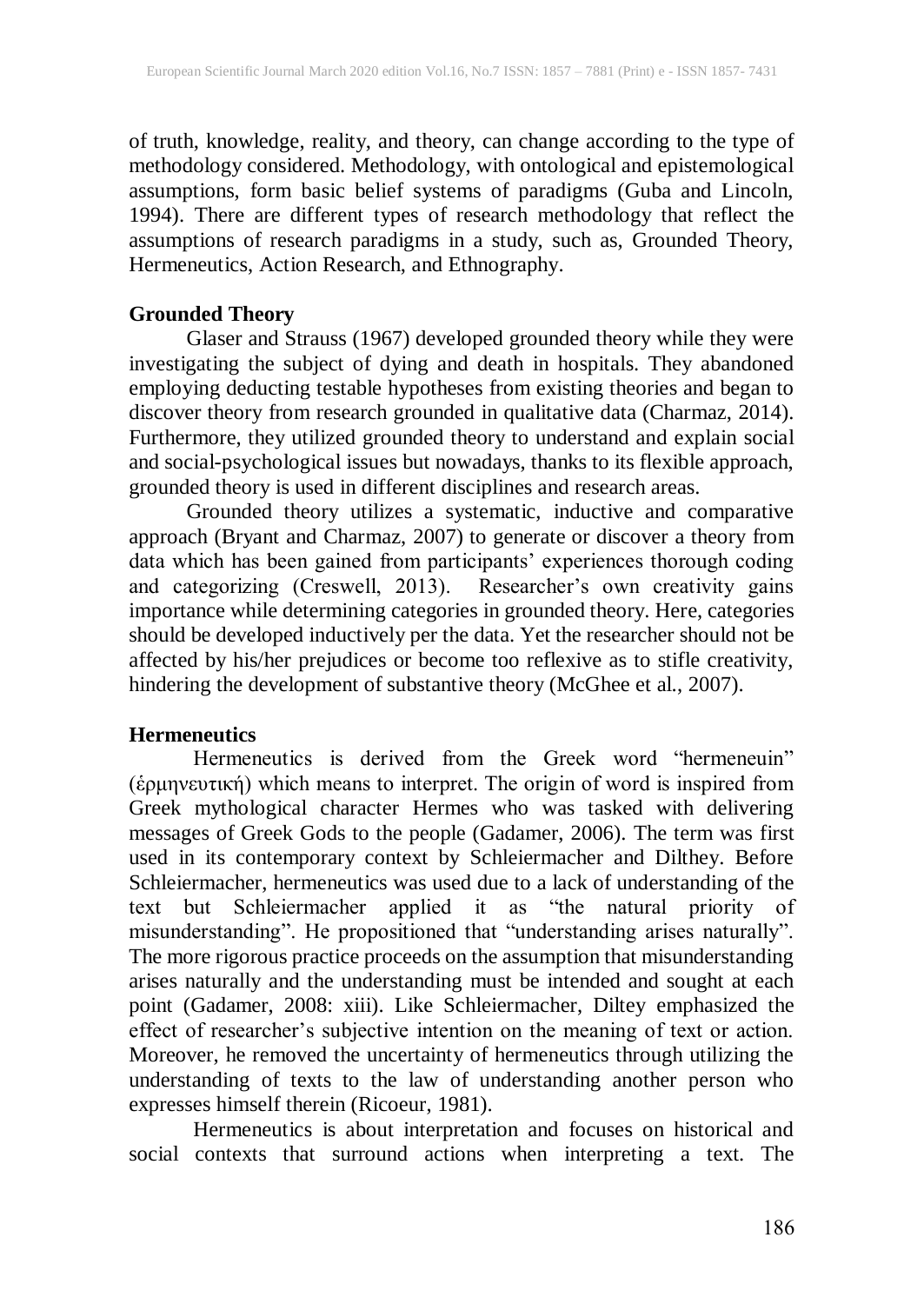interpretation of understanding has been closely linked to empathy (Ibid). It causes empathy as regards those involved in the research. Thanks to imagination, to better grasp an act's meaning, the reader is forced to focus on the researcher's perspective. Therefore, the interpreter tries to show broader and different kinds of information. This provides a better understanding of the research to researcher and enhances his/her interpretation capacity.

#### **Action Research**

In 1939, Kurt Lewin as one of the pioneers of action research combined this research with the idea of doing experiments. He used the results of experiments gained in the workplace and took them well beyond their sociotechnical design (Bradbury et al., 2013) to develop a theory (Gustavsen, 2001). The Tavistock Institute, with the aid of Kurt Lewin, has made important contributions to the development of action research through utilizing this methodology in their various researches as regards increasing productivity in the British coal-mining industry (Gustavsen, 2008). Nowadays, action research is mostly used for enhancing conditions and practice in administrative, leadership, social and community settings environments (Craig, 2009).

The inquiry of action research requires identifying research problems, gathering and analysing data and designing a plan of action in the practicing environment. To reach a conclusion for improving practice, additional data are gathered and analysed. Action research seeks to provide the participation of practitioners (involvement) and improvement of participants' understanding (Carr and Kemmis, 1986). Action research has a direct link with participatory paradigm of inquiry. It focuses on conducting research with interaction of researchers and participants. Different from other types action research, participatory action research gives more responsibility to participants such as deciding what problems to tackle, taking responsibility of research process and implementing action (Park, 2001).

## **Ethnography**

Ethnography is derived from the terms ethnos and graphic. Ethnos is a Greek word meaning ethnic group and graphic means explaining or describing something clearly and simply (Glesne, 2011). Ethnography scrutinizes culture-sharing groups and tries to define their values, beliefs, behaviours, and understandings (Harris, 1968). Since modern culture concept emerged in the beginning of the 1800s, cultural research has tended to understand and explain human behaviour in a clearly more scientific manner (Fox, 1985). In the social science literature, ethnography initially begun to be utilized as a methodology by anthropologists in the last quarter of the 19th Century (Toren, 1996). Anthropological ethnography became one of the fundamental figures of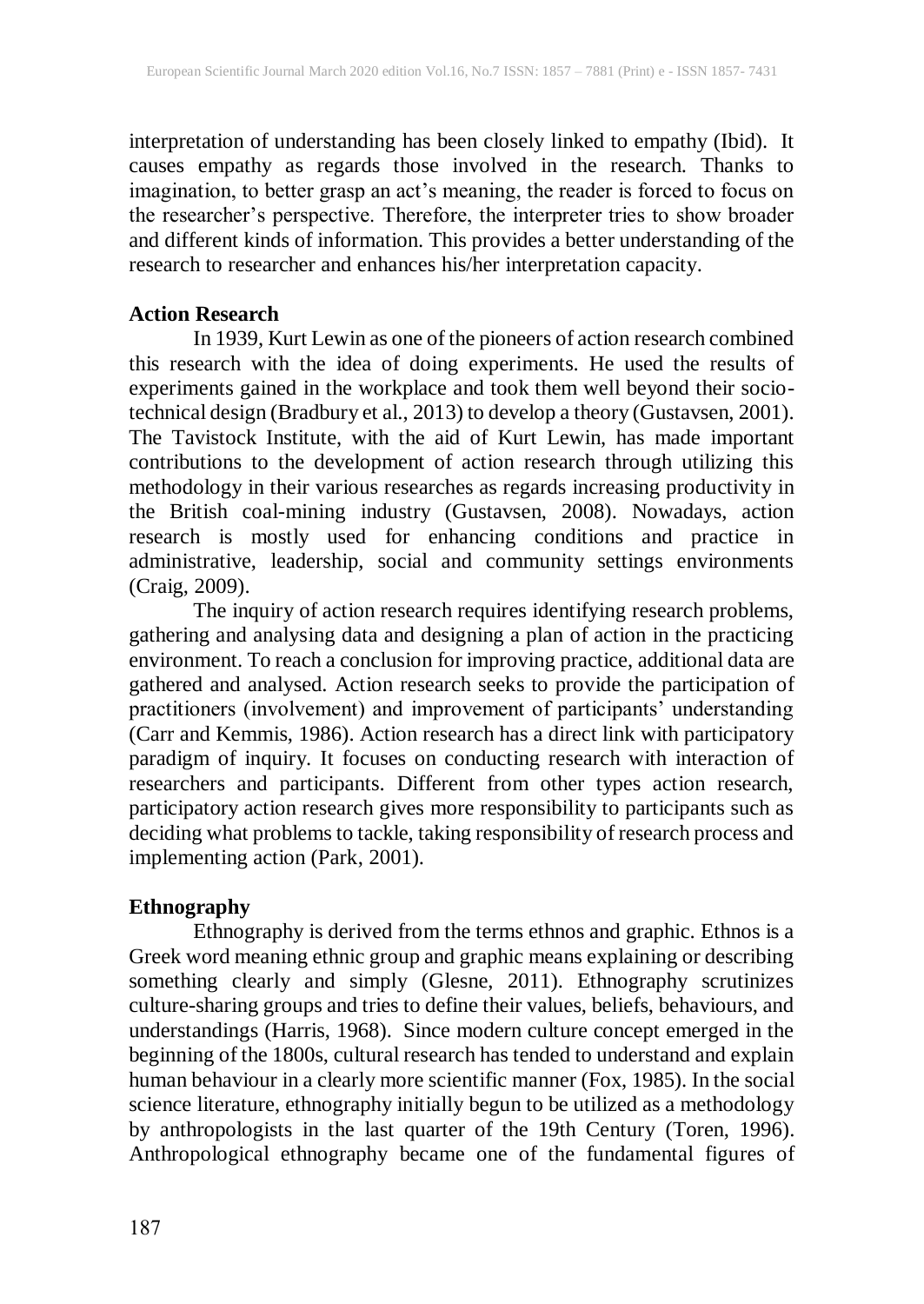Western sociology in the beginning of the twentieth century and it mostly focused on community study movement<sup>11</sup> (Hammersley and Atkinson, 2007). In the late 1930s, William Foot Whyte conducted one of the classic examples of ethnography research, entitled, "Street Corner Society: The Social Structure of an Italian Slum". In it, he investigated a street corner society by living in that area and meeting the local people (Have, 2004). After the 1930s, Chicago School of Ethnography took on a pioneering role in the advancement of ethnography. Accordingly, it developed a realistic understanding of urban life through conducting local studies and analysing human behaviour. Chicago School researchers generally used many mixed methods by combining quantitative (statistical) data with qualitative techniques, such as, remote interviews, face-to-face interviews, and life histories (Deegan, 2001).

According to Hammersley and Atkinson (2007), in the twenty-first century, ethnography was influenced by various theoretical approaches, such as, anthropological and sociological functionalism, philosophical pragmatism and symbolic interactionism, Marxism, phenomenology, hermeneutics, structuralism, feminism, constructionism, post-structuralism, and postmodernism. Nowadays, ethnography is differentiated per different research perspectives. Ethnographers mostly prefer to use participant observation as a method (Davies, 2008) in their research, but it is very common to see other methods, such as, interviews, focus groups, group discussions, and surveys in ethnographic examinations. Whichever method is being utilized, it should not be forgotten that ethnography involves direct and sustained contact, watching what happens, listening to what is being said and focusing on the effects of culture as regards the inquiry.

# **Main Qualitative Research Methods Interviews**

 $\overline{a}$ 

Josselson (2013:1) defines interview as "a shared product of what the interviewer and interviewee talk about and how they talk together". Knowledge is produced through conversation advanced by both interviewer and interviewee (Kvale, 1996). There are three main types of interviews in the research process: Structured, semi-structured, and unstructured. Structured interview utilizes predetermined questions which are always asked in the same sequence. A standardized protocol which aims to reduce the subjectivity of interviewer is prepared and is sent to interviewee in advance. Semi-structured interviews utilize fixed questions, but the interviewer can pursue different queries depending on the flow of the interview. Moreover, a question may be put earlier than planned or the interviewee may answer a query before it is

<sup>&</sup>lt;sup>11</sup> Community study movement involved studies of villages and towns in the United States and Western Europe, often concerned with the impact of urbanization and industrialization (Hammersley and Atkinson, 2007: 1).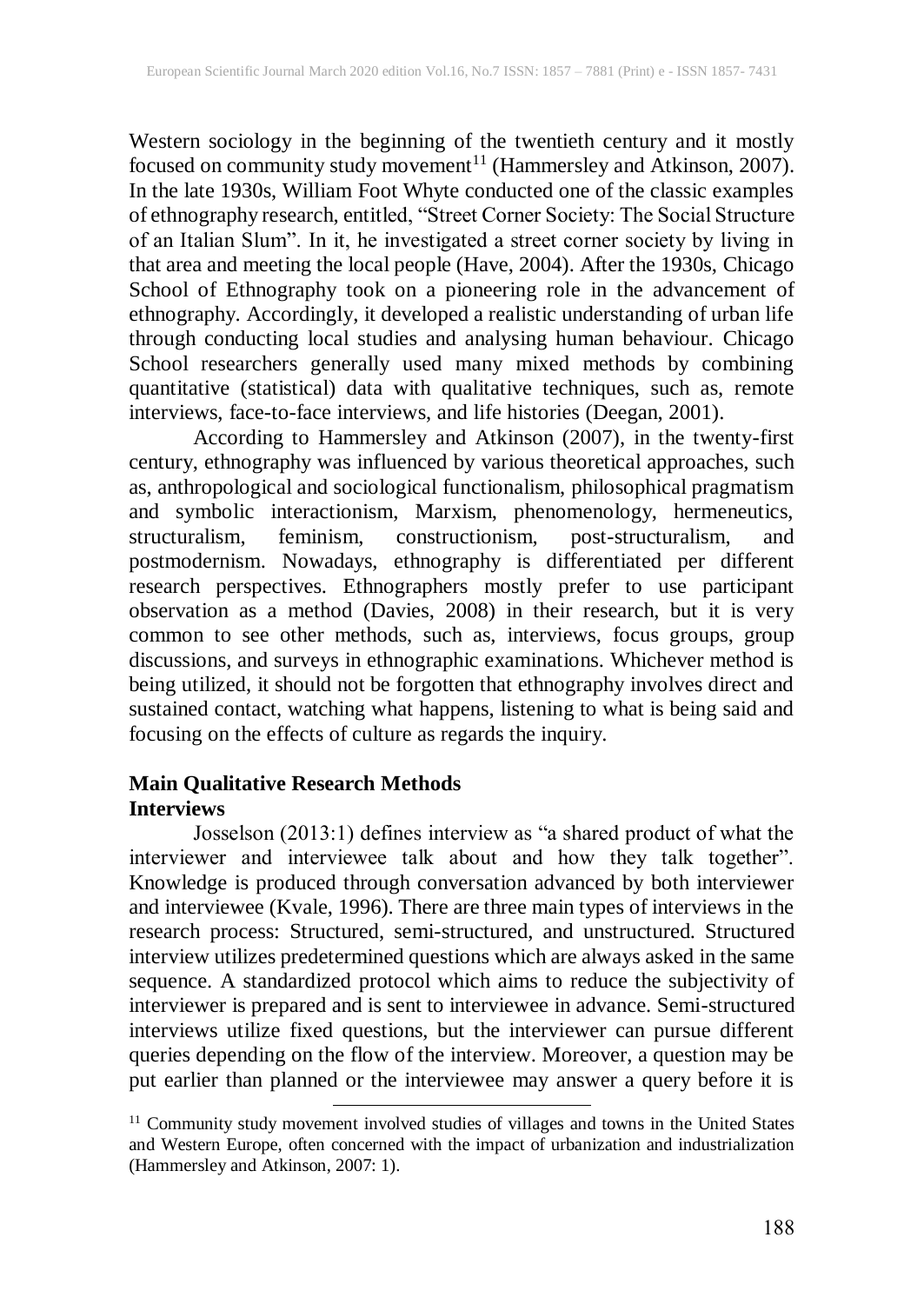asked. Semi-structured interviews, while providing flexibility to the inquiry, follow a structure. Therefore, it is a very popular method in phenomenological studies. Unstructured interview uses neither predetermined questions nor an interview protocol. Mostly, the interviewer has a list of topics and interviewee responds regarding a given subject matter.

#### **Focus Group**

Focus group study emerged in behavioural science after the Second World War as a data collection method (Stewart et al., 2009). It aims to get emic perspective of selected group members in a safe environment (Merton et.al., 1956). There exists an interaction discussion among members through sharing their opinions and perceptions. Explicit use of group interaction makes focus group method different from other group methods such as, nominal group technique<sup>12</sup> and Delphi technique<sup>13</sup>. There are many different opinions among academics regarding the ideal size a focus group should have, as there is no consensus in this regard. In general, 3-12 individuals are the accepted norm for conducting a focus group. Here though, the experience and ability of the moderator is a rather important factor in determining the ideal size of the group. Moreover, the moderator has a key role to play in the overall success of the focus group method. "Personal characteristics, educational and training background, previous experiences as a moderator, situational characteristics, like sensitivity of the topic, the scope and depth of coverage required, leading capacity of physical environment and time limits" (Stewart et al., 2007: 69) are the foremost elements for being an effective moderator. In order to make participants feel comfortable to express their opinions freely and provide divergent views, the researcher can use different stimulus materials and activities, such as, vignettes, cartoons, videos, games, newspaper clippings, exercises, and flip charts in the focus group method. More to the point, these kinds of stimuli create a better atmosphere for achieving a more comprehensive research study (Krueger, 1994; 1998).

#### **Observation**

Observation generates data from human experience. Positivist and Phenomenological paradigms can use the observation method. Positivist researcher keeps objective distance from natural or physical settings where observation takes place. Phenomenological researchers provide interaction

<sup>&</sup>lt;sup>12</sup> "Each member of the group is interviewed individually, and summaries of the responses and ideas of the other group members are provided to the other groups", in the nominal group technique (Stewart et al. 2007: 153).

 $13$  The Delphi technique develops a consensus of opinions concerning a specific topic through a series of questionnaires to collect data from a panel of selected subjects (Hsu and Sandford, 2007: 1-2).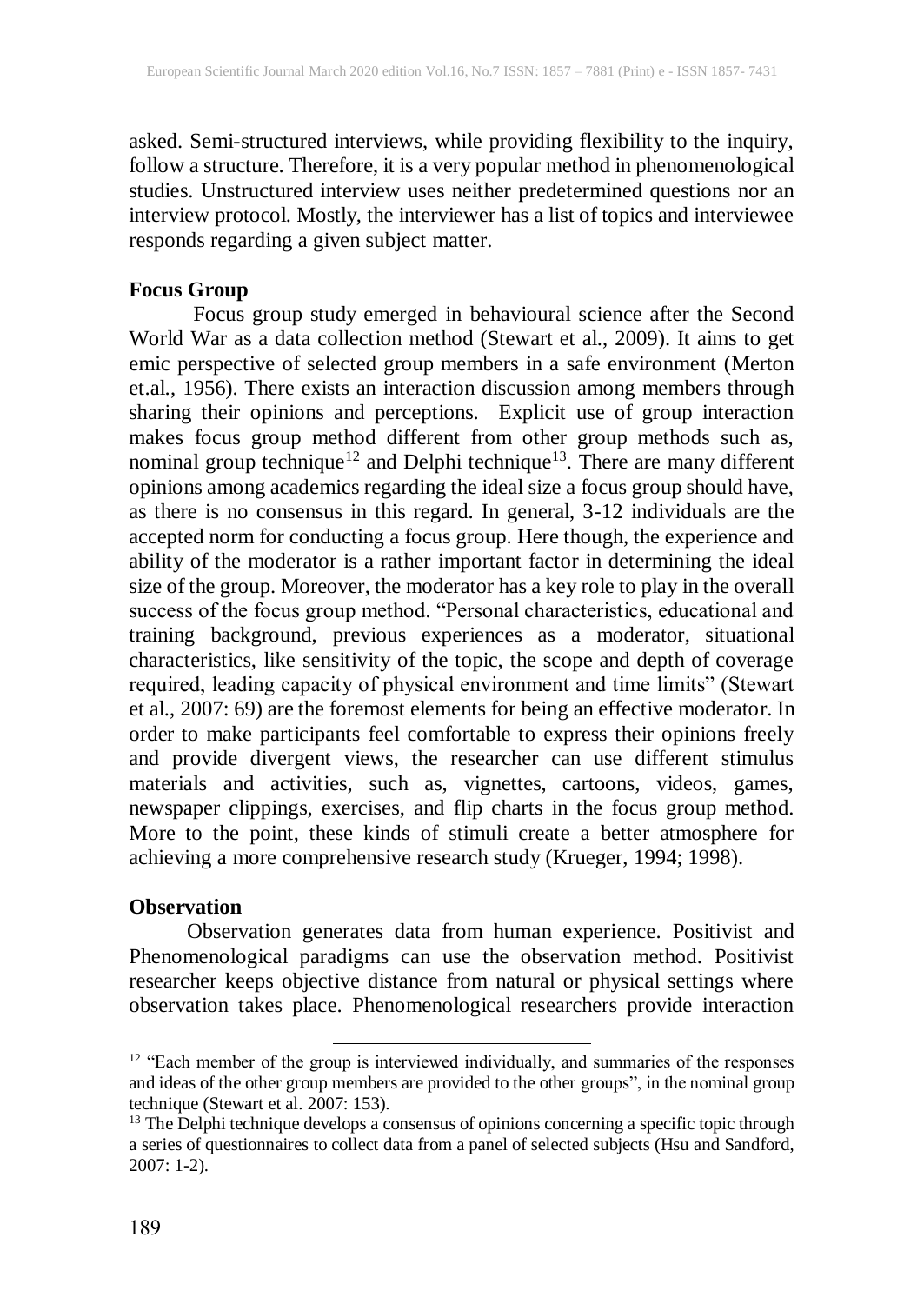with respondents in their natural settings. There are two main types of observation, as non-participatory and participatory. Non-participatory observation fits best with structured observation 14 . Here, the observer is part and parcel of the situation under observation but remains outside of group activities as regards non-participant observation. On the other hand, participatory observation method is mostly appropriate for constructivist and participatory paradigms. Here, the observer takes part in daily events during the observation regarding participatory observation. Participatory observation is utilized to generate practical and theoretical truths about social life that are embedded in the realities of daily existence (Jorgensen, 1989).

In addition to these two fundamental categories of observation, there are other types incorporated within, which can be classified as, *structured*, *unstructured*, *overt* and *covert*. While structured observation systematically focuses on an individual's behaviour as regards a plan or a schedule, contrariwise, in order to create a narrative form of the observed, unstructured observations note as much as possible without utilizing any schedules (Bryman, 2004). Furthermore, observers have to declare their identity, aims, and objects of observation in an overt manner. Thus, it can help uncover ethical aspects expected from a scientific research. Inversely, covert observation aims to reach real natural settings by hiding the identity of the researcher, or the aims of the investigation. Even though this method solves the problems associated with the *Hawthorne Effect,* whereby observed subjects behave differently than they normally would, it does manage to reach real and natural paradigms of inquiry while touching upon ethical concerns. Therefore, covert observation is not preferred by most academics.

## **Rigour in Relation to the Overall Research Process Regarding Paradigm of Inquiry, Methodology and Methods**

The Oxford dictionary defines rigour as, *"The quality of being extremely thorough and careful"*. The origin of rigour dates back to the late 14th Century as an old French word, rigour, derived from the Latin word, rigor, meaning 'stiffness'. Today, rigour demonstrates integrity and competence in a research and has a very important role in establishing a piece of academic research; without rigour, research is little different than fictional journalism which makes no contribution to knowledge (Morse et al., 2002). However, Tobin and Begley (2004) criticize Morse et al.'s idea and confer that

 $\overline{\phantom{a}}$ 

<sup>&</sup>lt;sup>14</sup> Structured observation, or in other words, systematic observation, follows explicitly formulated rules that inform observers of what they investigate and how they should record observations. Participants are observed for a predetermined time using the same rules (Bryman, 2004). On the contrary, unstructured observation does not follow any specific rule and tries to reach as much as possible.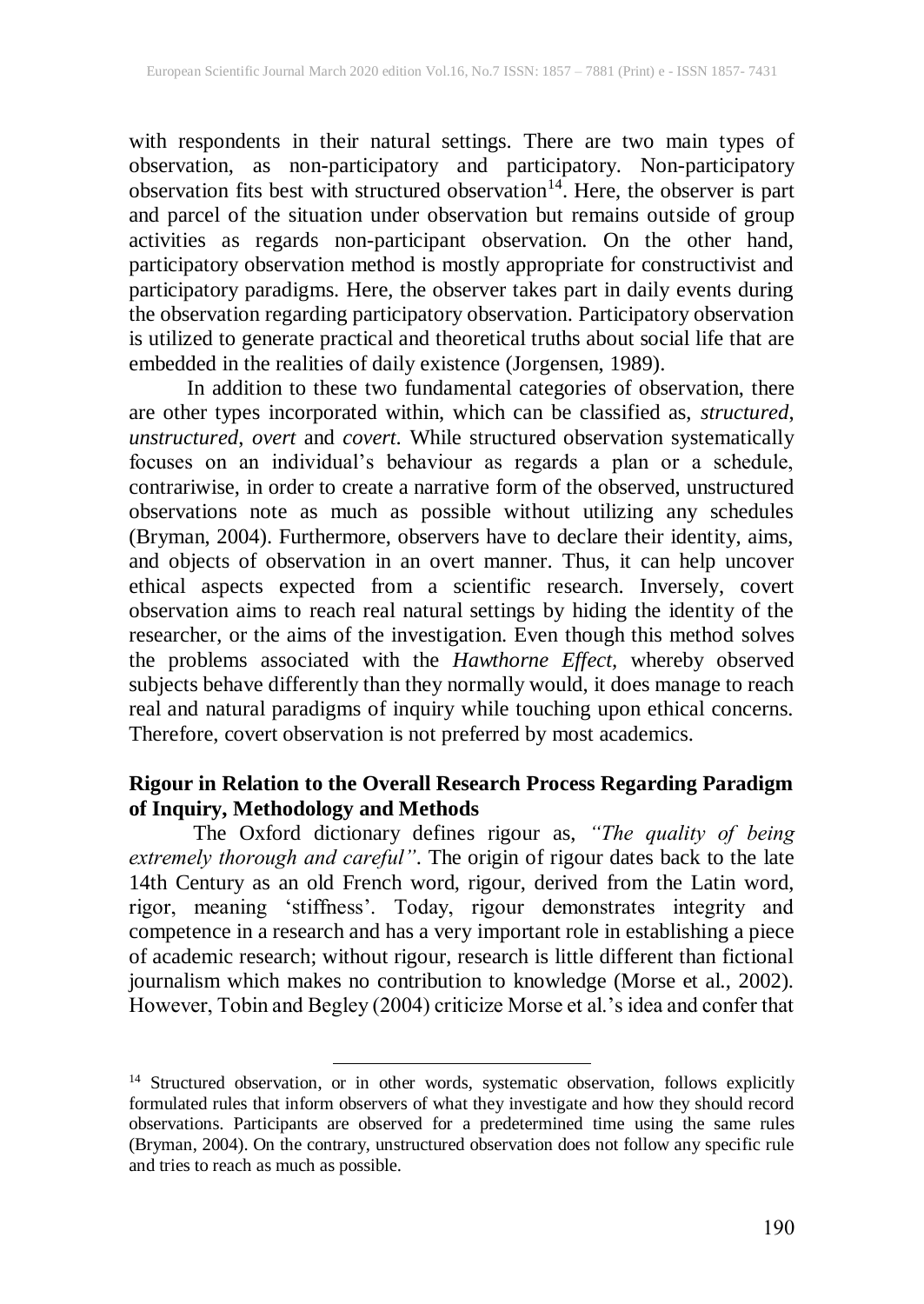the concept of rigour should not be rejected by qualitative researchers but to realize research's aims, it can be used within its epistemology.

Lincoln (1995) evaluates rigour from the perspectives of ethics. Per him, standards of quality and those of ethics are the same in interpretive social science. Rigour can be seen in all types of research approaches. However, Juroš (2011) argues that the role of ethics and rigour in a qualitative research are more important than in that of a quantitative one as there are more interactions between the researcher and respondents. Paradigms of inquiry, methodology and method are not only related and affect each other in the research process, but also develop the rigour of research through reliability, validity, generalization in positivism and trustworthiness, and validity and reflexivity in phenomenology. While developing rigour however, the researcher faces some difficulties in developing procedure. Howell (2013: 191-192) identifies this difficulty which has emerged in positivist and phenomenological approaches of research, in this way:

"One major difficulty is that of identifying truth (or reality) and in this context one may question all methodological approaches and methods. However, notions regarding levels of reliability, validity and generalization, as with trustworthiness, fairness and credibility provide a yardstick by which levels of rigour and measurement in research projects can be gauged and assessed."

The relation of rigour to the overall research process regarding paradigm of inquiry, methodology and methods, as demonstrated in Figure 1 below.



**Figure 1:** Research, Rigour, and Paradigm of Inquiry (Howell, 2013)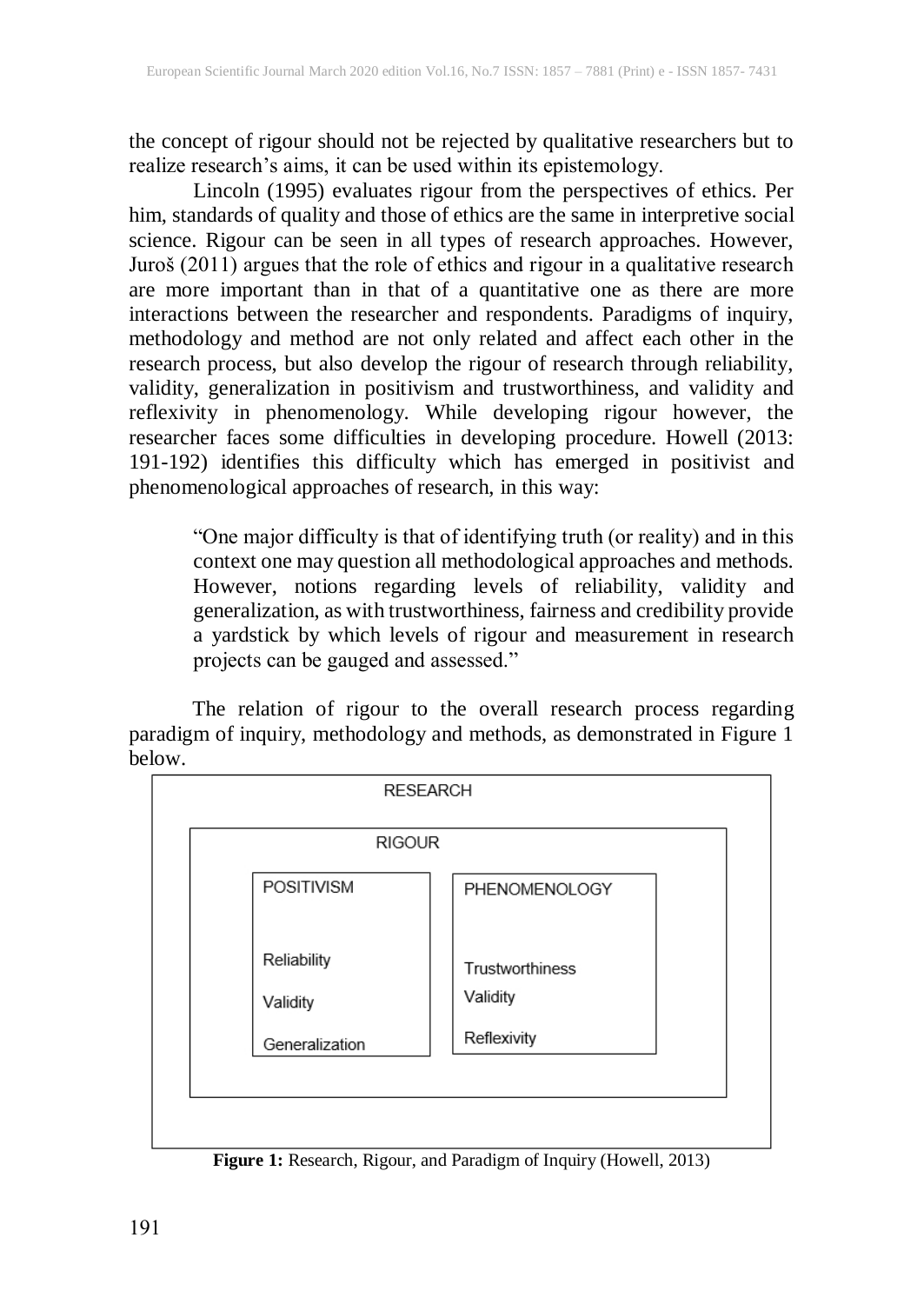## **Rigour in Relation to Reliability, Validity, Generalization and Trustworthiness**

Four main criteria can be used to judge the rigour of a conventional research: a. Reliability (replicability), b. Generalisation (external validity), and, c. Validity and Objectivity (Lincoln and Guba, 1985).

## **Reliability**

Reliability can be used in positivist and post-positivist inquiries, rather than phenomenologist examinations, in order to show the reliability of achieving similar results while repeating the same research. In order to provide reliability of measures, mostly, four main ways have been used in the literature: a. conceptualizing constructs clearly, b. utilizing a certain level of measurement, c. using multiple indicators, and, d. running pilot-tests (Neuman, 2011).

Kirk and Miller (1986) refer to three types of reliability in qualitative research: a. quixotic reliability, b. diachronic reliability, and, c. synchronic reliability. Quixotic reliability is based on observing consistency. Diachronic reliability refers to the stability of an observation which is taken at different times. Synchronic reliability looks into the similarity of observation in the same length of time. On the other hand, in phenomenology, the results are subjective; the researcher and the research issues are linked with each other. That is why, in phenomenological research there is no need to repeat the results as the results change according to the researcher's perspective. On the other hand, in positivism and post-positivism, objectivity is pursued and there is a separation between the researcher and research issue. Hence, the importance of reliability gains more importance in positivist and postpositivist research.

# **Generalization**

Generalization is mostly utilized in quantitative research and shows how the results can be generalized for bigger samples. Even though it is very rare, there are some generalization implementations in a qualitative research as well. Regarding this, Larsson (2009) offers three methods: a. Maximize variation, b. Provide context similarity, and, c. Recognize patterns. Firstly, instead of using random samplings, variations of qualitatively different samplings should be included in the research process in order for different opinions to develop better understandings of the qualitative research. Secondly, a researcher should provide sufficient descriptive data to make judgements possible regarding any similarity between the researched context and other contexts. Finally, qualitative researchers sometimes produce new patterns that can be identified in the empirical world. Thus, pattern which have not been seen before is presented to the reader; this can be referred to as a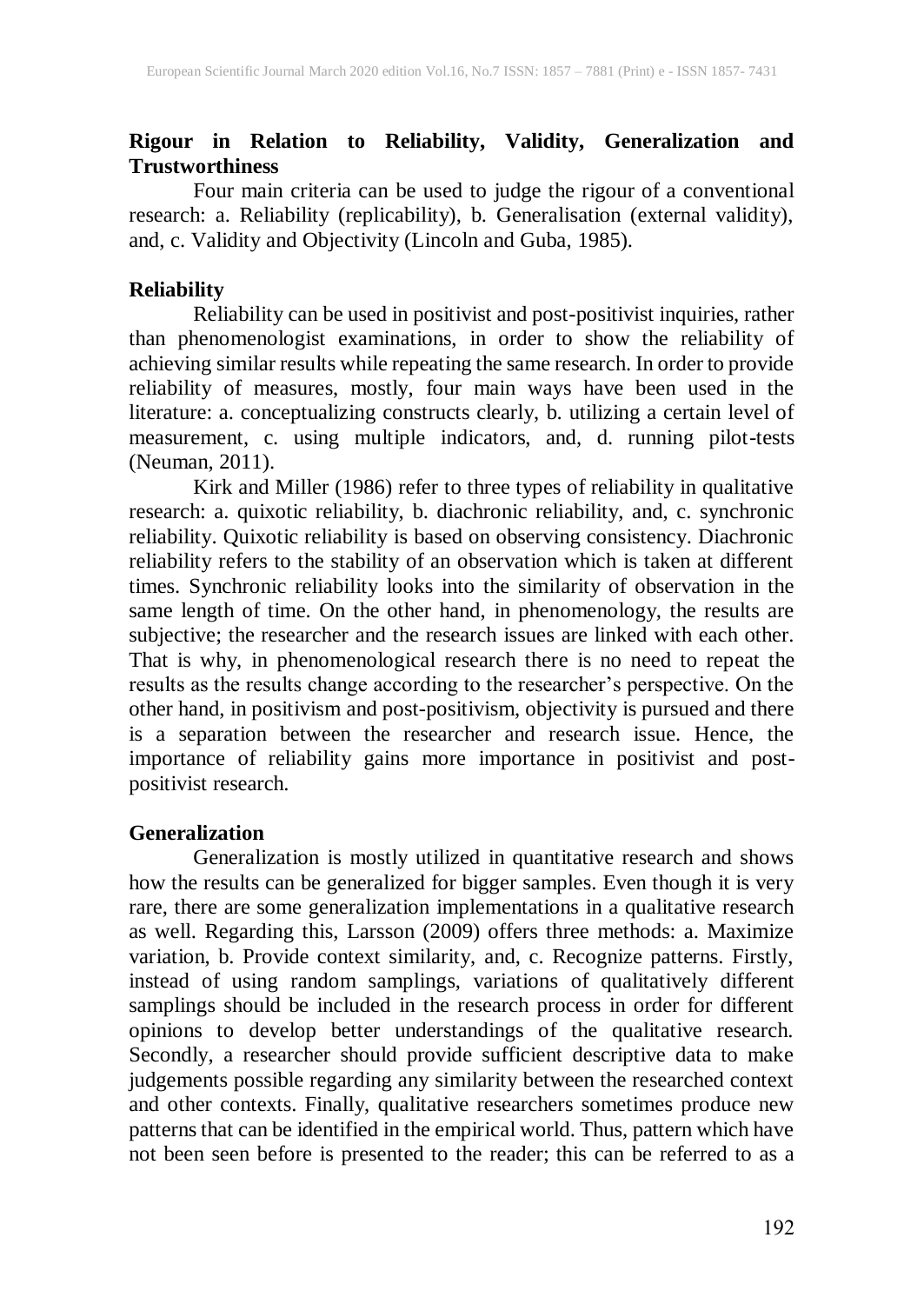variant of generalization. The communicated pattern is recognized in new cases.

#### **Validity**

Validity, different from reliability, is a more theoretical concept. Howell (2013) divides its definition of validation into two parts. First from a positivist perspective, validity defines which measurement is accurate and what is supposed to be measured is actually being measured; how far one can see that a test measures the phenomenon we expect it to. On the other hand, from a phenomenological perspective, validity involves accessing knowledge and meaning for realisation. Validity interrogates the authenticity of findings, the research's trustworthiness, and how it is being acted upon.

There are four types of validity: First, measurement validity investigates if a discovered result from statistical data really indicates what is measured in a quantitative research. Second, internal validity examines if a conclusion contains causal relationship of variables (Bryman and Bell, 2011). Third, external validity generalizes results from a specific to a broad range. This type of validity may also be called generalization and was explained in the previous part. Finally, experiential validity interrogates how far the findings of an experiment can be identified in real life situations. In a qualitative research, most focus on getting an inside view to provide a detailed explanation through interpretation. In order to provide validity in understanding of a qualitative research, researchers have developed various approaches, such as: conveying an insider's opinion to others; using internal and external criticisms to determine whether evidence is real or just believed to be; becoming transparent in the research process; and, creating a tight fit between understandings, opinions, and claims, regarding the social world and what is actually occurring within it.

## **Objectivity**

The principle of objectivity is utilized in positivist and post-positivist research. It is expected that researchers do not incorporate their own opinions, values and beliefs, into the research process. In order to fulfil the requirements of this principle, different quantitative research methods are used and are crosschecked for their findings. However, it is almost impossible to bring some objectivity criteria – via utilizing these kinds of methods – to any phenomenological study. This is because others' views may become partially injected into the research, and subjectivity almost always inserted into the inquiry by the researcher's values, awareness, and mere presence. Hence, especially from an epistemological point of view, this principle cannot be applied into any phenomenological study.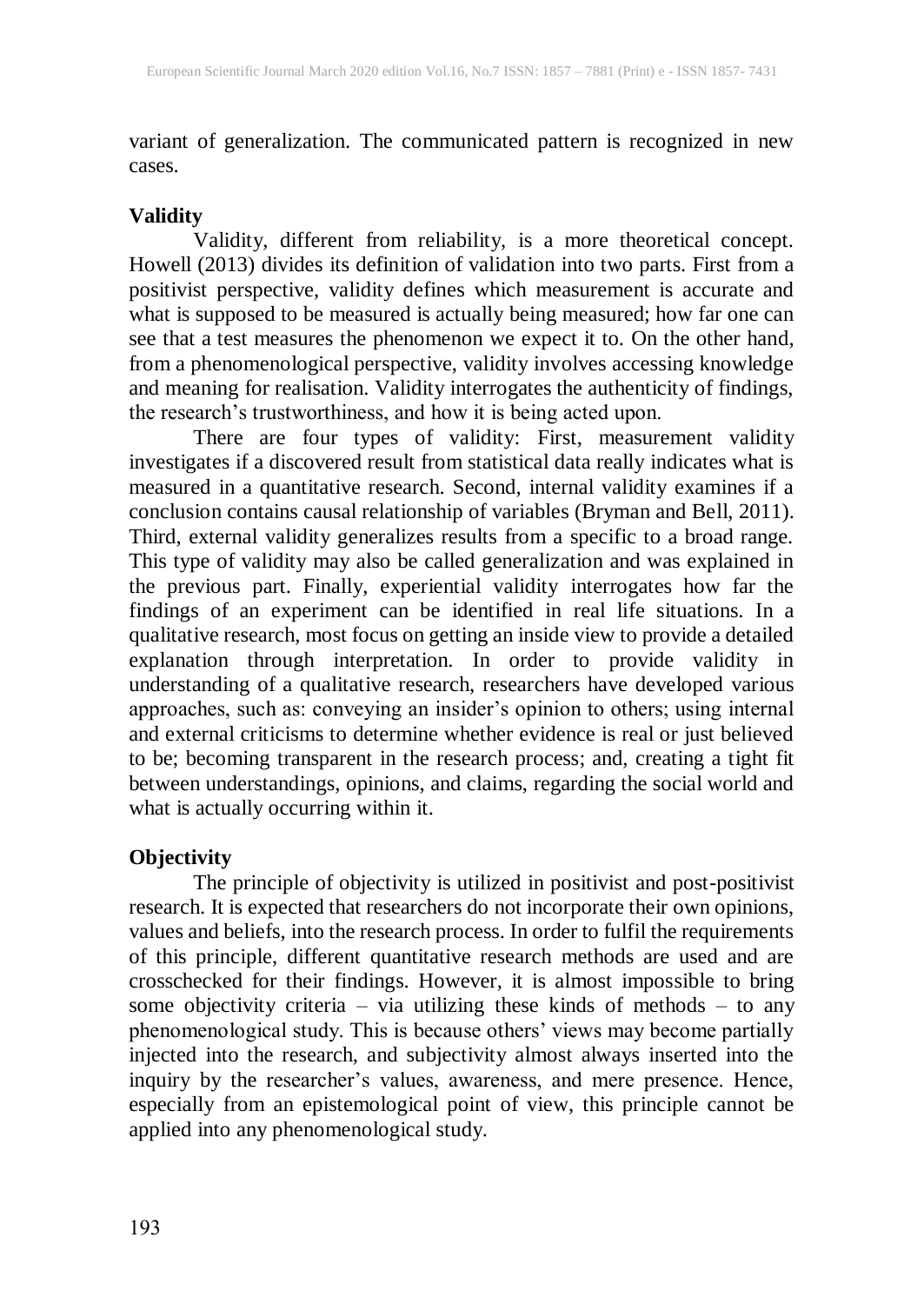#### **Trustworthiness**

Trustworthiness demonstrates the quality of a research's findings in a qualitative research by looking into five characteristic inquiries: a. Truth value, b. Applicability, c. Consistency, and, d. Neutrality, e. Authenticity. Transferability checks the applicability of findings to similar contexts by utilizng "Thick description". Thick description combines different methods, such as, interviews, observations, and focus groups. Credibility focuses on construction of participants' realities. Seven major techniques are used in a qualitative inquiry to provide credibility: a. Using prolonged engagement; b. Persistent observation; c. Triangulation; d. Peer debriefing; e. Negative case analysis); f. Progressive subjectivity); and, g. Member checks (Guba and Lincoln, 1989). Dependability provides an inquiry's consistency among main research components. Confirmability examines if the inquiry is influenced by the researcher's biases. Authenticity focuses on developing a fair, honest and balanced account of social life from the perspective of someone who is personally involved with the issues at hand (Neuman, 2011).

#### **Reflexivity**

The definition of reflexivity goes back to early 1930s. George Herbert Mead offered one of the best known and popular definitions of reflexivity in 1934:

"It is by means of reflexiveness—the turning-back of the experience of the individual upon himself—that the whole social process is thus brought into the experiences of the individuals involved in it; it is by such means, which enable the individual to take the attitude of the other toward himself, that the individual is consciously to adjust himself to that process, and to modify the resultant of that process in any given social act in terms of his adjustment to it. Reflexiveness, then, is the essential condition, within the social process, for the development of mind" (Strauss, 1956: 211).

Alvesson and Sköldberg (2009) define two fundamental characteristics in reflective research, as careful interpretation and reflection. Firstly, all references to empirical data stems from interpretation. Secondly, reflection considers interpretation through researcher's character, whole relevant research society, language, and culture. Reflection can be defined as "interpretation of interpretation" (Ibid: 9). Reflexivity provides a mutual and continuing interaction between the self and the research topic. Self develops the research process but also it is developed through that same process. The researcher is a fundamental part of the research with giving meaning to data which is collected through methods. Collected data is just a pile of information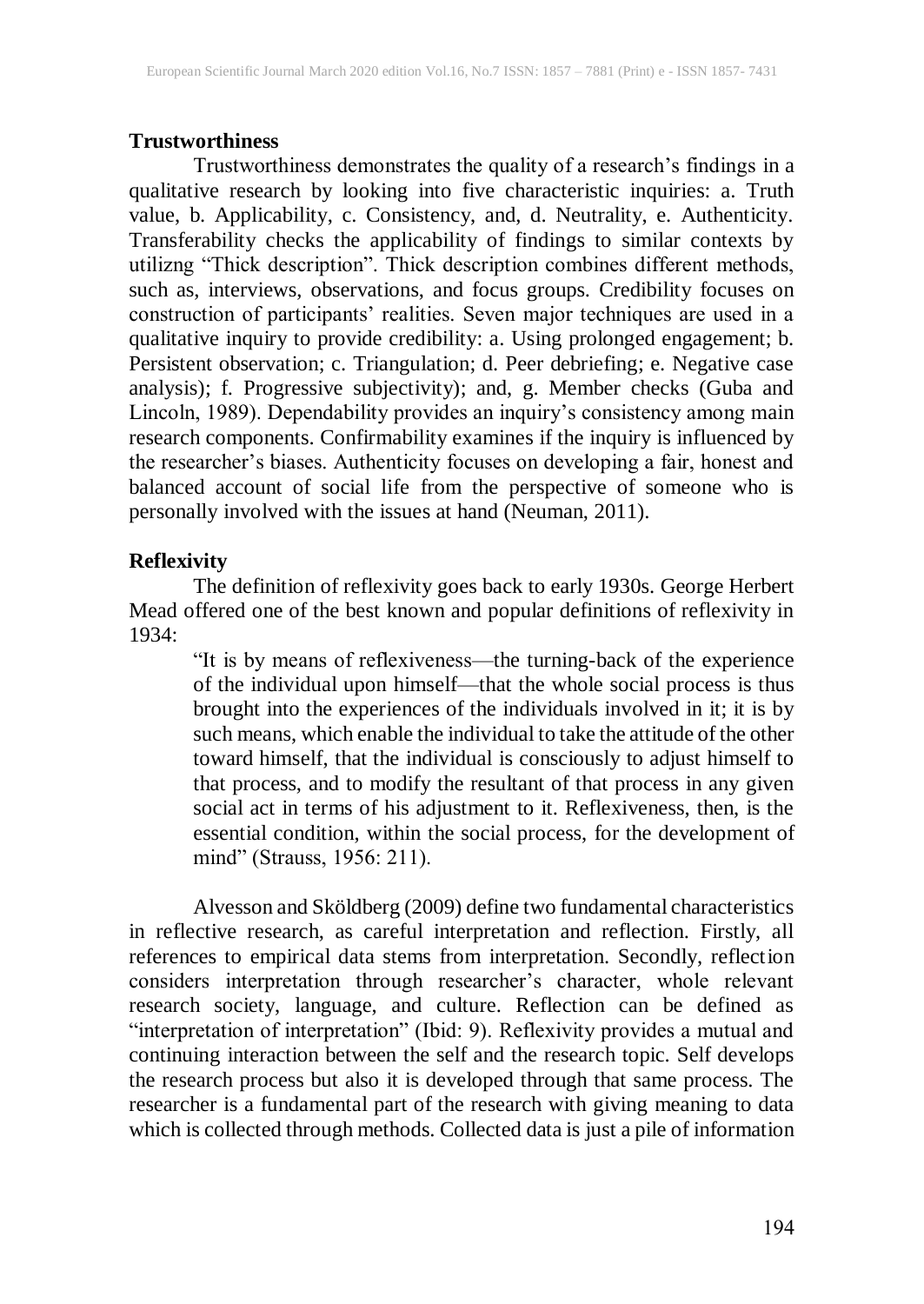without the researcher's interpretations (Gilbert, 2008). Hence, self-reflection is sine qua non part of the research process.

#### **Conclusion**

Interpretation and making sense of what has been observed gains more importance in a qualitative research. Therefore, that qualitative research design provides a better guidance to the social science research process when dealing with cultural issues such as values, symbols, rituals and ideas. Qualitative research requires a broader and less restrictive concept of design than the more traditional perspectives. The components of research affect and are affected by each other (Maxwell, 2009).

The reflection of interactive relationship must also be seen in the researcher's reasoning. There must be a constant back and forth between inductive and deductive reasoning throughout the process. The *abductive approach* <sup>15</sup> combines both deductive and inductive methodologies. It provides more flexibility vis-à-vis developing new knowledge and especially better interaction among research components, such as, philosophical perspective, ontological and epistemological positions, paradigms of inquiry, literature reviews, theory, methodology, methods, and rigour. The model of qualitative research design is presented in Figure 2. This research design is used not only in qualitative researches, but also is used in other fields when a phenomenon is to be appreciated in depth.

 $\overline{a}$ 

<sup>&</sup>lt;sup>15</sup> The term *abduction* was coined in the translation of the Aristotelian Apagoge by Julius Pacius in 1597. However, it was Peirce (1931) that for the first time introduced abduction as a type of logical reasoning, by combining a diverse inference pattern with the name of 'hypothesis' (Reichertz, 2004). According to Peirce (1955: 151): "*The first starting of a hypothesis and the entertaining of it, whether as a simple interrogation or with any degree of confidence, is an inferential step which I propose to call abduction…This will include a preference for any one hypothesis over others which would equally explain the facts, so long as this preference is not based upon any previous knowledge bearing upon the truth of the hypotheses, nor on any testing of any of the hypotheses, after having admitted them on probation.*"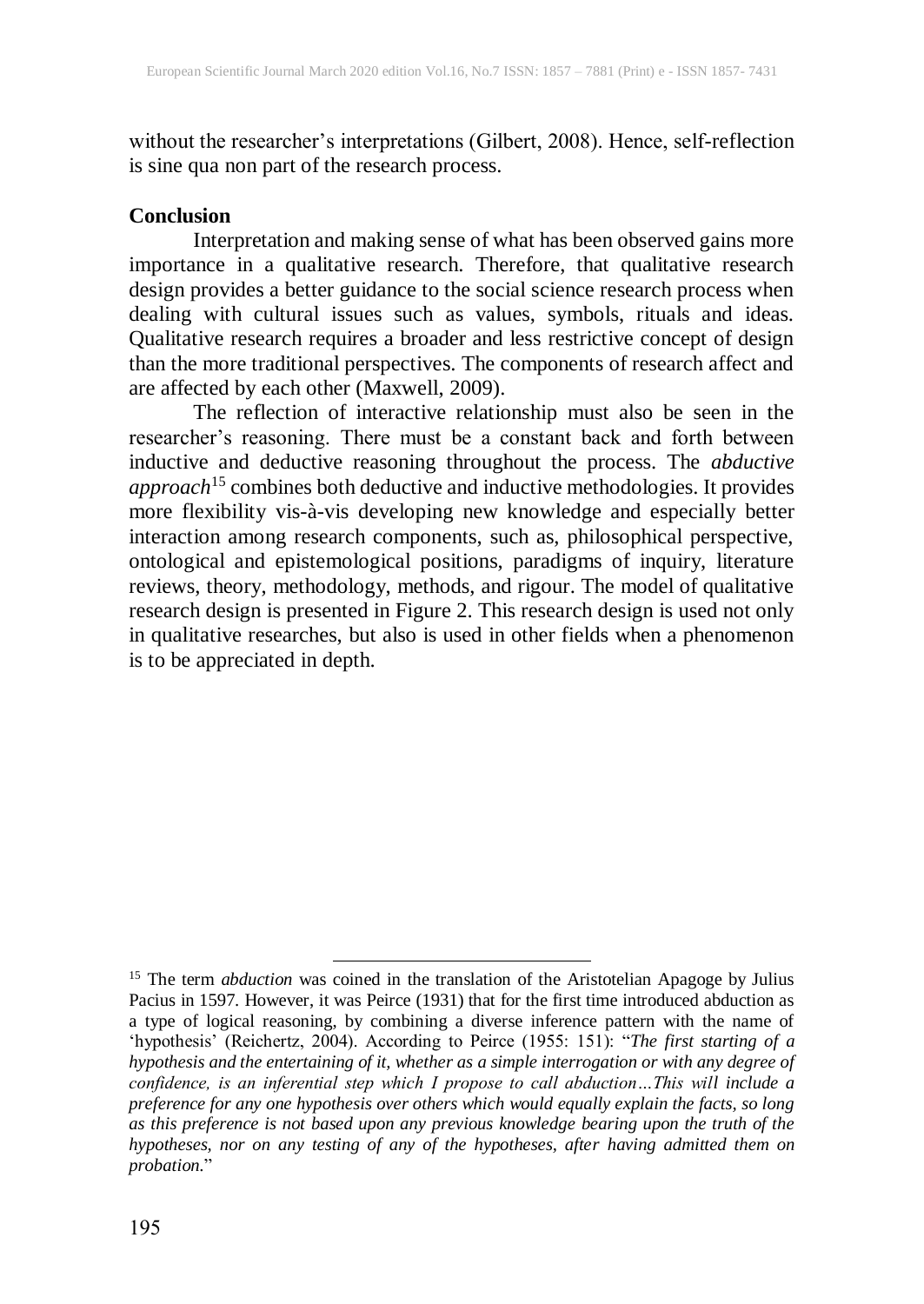

**Figure 2:** The Model of Research Design

## **References:**

- 1. Adorno, T.W. (1976). On the logic of the Social Science. In T.W. Adorno, H. Albert, R. Dahrendorf, J. Habermas, H. Pilot and K.R. Popper, *The Positivist Dispute in German Sociology*, London: Heinemann.
- 2. Alvesson, M. & Kaj Skoldberg, (2009). *Reflexive methodology*, 2 nd ed. London: Sage Publications.
- 3. Anderson, J. (2000). The "Third Generation" of the Frankfurt School, *Intellectual History Newsletter,* 22, pp.31-57.
- 4. Bradbury, H., Mirvis P., Neilsen E. and Pasmore W. (2013), In P. Reason &
- 5. H. Bradbury (Eds.), 2<sup>nd</sup> edn., *Handbook of action research*. London: SAGE Publications, pp. 77–92.
- 6. Bryman, A. (2004). Social Research Methods, 2<sup>nd</sup> edn, Oxford: Oxford University Press.
- 7. Bryman, A. and Bell, E. (2011) *Business Research Methods*, 3 rd edn. Oxford: Oxford University Press.
- 8. Bryant, A & Charmaz, K. (eds) (2007). *The Sage Handbook of Grounded Theory*. Thousand Oaks, CA: SAGE Publications, pp 1-28.
- 9. Car, W. and Kemmis, S. (1986). *Becoming Critical*, London: Falmer.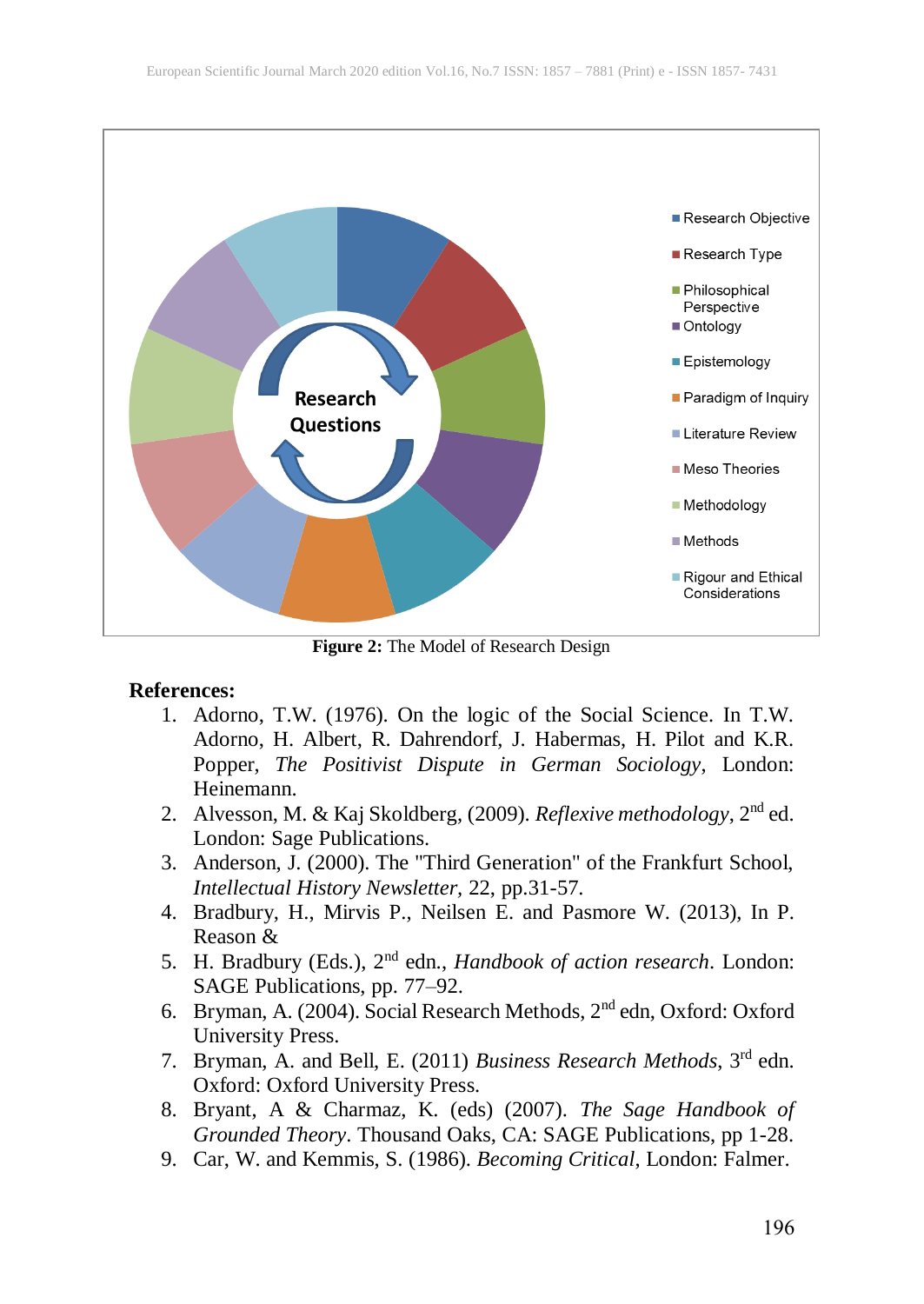- 10. Charmaz, K. (2014). Constructing Grounded Theory. 2<sup>nd</sup> edn. London: Sage Publications. Comtè, A. (1865). *A General View of Positivism*. Trans. by J.H. Bridges, London: Trubner and Co.
- 11. Craig, D.V. (2009). *Action Research Essentials*, San Francisco: John Wiley Sons.
- 12. Creswell, J.W. (2013). *Qualitative Inquiry Research Design*. 3 rd edn. California: Sage Publications.
- 13. Crotty, M. (1989). *The Foundations of Social Research*. London: Sage Publications.
- 14. Fox, Robin, 1985. In Kuper, A & Kuper, J(eds), in 'The Social Science Encyclopedia', London: Routledge.
- 15. Davies, C.A. (2008). *Reflexive Ethnography*, 2<sup>nd</sup> edn., Oxon: Routledge.
- 16. Deegan, M.J. (2001). *The Chicago School of Ethnography*, in n P. Atkinson, A. Coffey, S. Delamont, J. Lofland and L. Lofland (eds.), Handbook of Ethnography, London: Sage. pp. 11–25.
- 17. Fromm, E. (1941). *Escape from Freedom*. New York: Holt, Rinehart and Winston.
- 18. Gadamer, H.G., (2006). *Theory, Culture & Society*, SAGE, Vol. 23(1), pp. 29–56.
- 19. Gadamer, H.G., (2008). *Philosophical Hermeneutics*, trans. & ed. D.E Linge, California: University of California Press.
- 20. Glaser, B. & Strauss, A. (1967). *The Discovery of Grounded Theory*. New York: Alpine.
- 21. Glesne C. (2011). Becoming Qualitative Researchers, 4<sup>th</sup> edn., Boston: Pearson.
- 22. Guba, E. G., and Lincoln, Y.S. (1986). *But Is It Rigorous? Trustworthiness and Authenticity in Naturalistic Evaluation.* In D. Williams (ed.), Naturalistic Evaluation. New Directions for Evaluation, No. 30. San Francisco: Jossey-Bass.
- 23. Guba, E.G and Lincoln, Y.S. (1989). *Fourth Generation Evaluation*. London: Sage Publications.
- 24. Guba, E.G and Lincoln, Y.S. (1994). Competing Paradigms in Qualitative Research, in N.Denzin, and Y.S Lincoln (eds), *Handbook of Qualitative Research*. Thousand Oaks, CA: SAGE Publications. Pp.105-117.
- 25. Gustavsen, B. (2001). *Theory and Practice*: The Mediating Discourse. In P. Reason &
- 26. H. Bradbury (Eds.), Handbook of Action Research, London:SAGE, pp. 17–26.
- 27. Gustavsen, B. (2008). *Action Research, Practical Challenges and The Formation of Theory,* Sage Publications Volume 6(4), pp.421–437.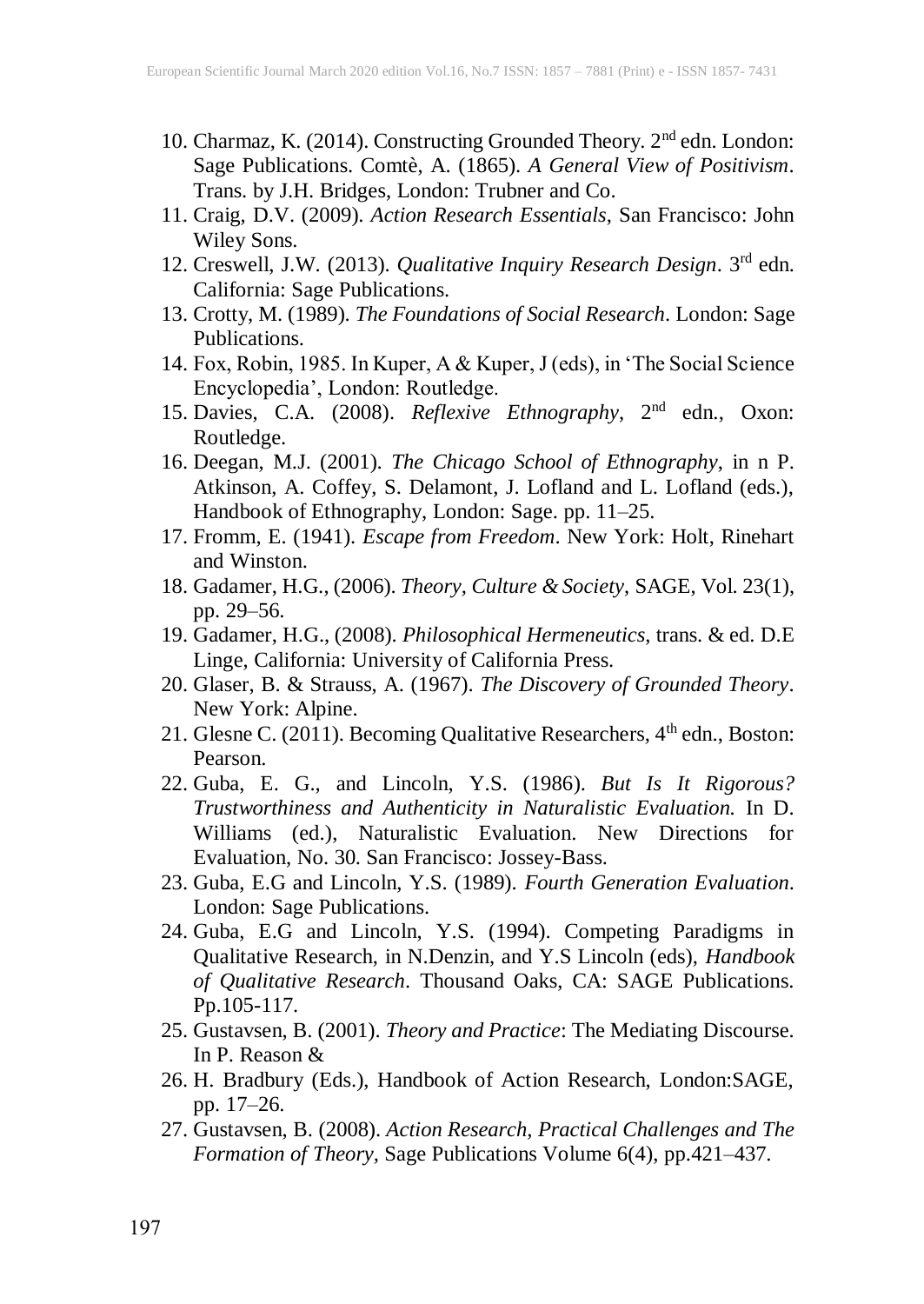- 28. Habermas, J. (1974). *Theory and Practice*. Trans. John Viertel. London: Heinemann.
- 29. Hammersley, M. and Atkinson P. (2007). *Ethnography: Principles in Practice*, 3rd edn., New York: Routledge.
- 30. Harris, M. (1968). *The Rise of Anthropological Theory: A History of Theories of Culture*. New York: T.Y. Crowell.
- 31. Have P.T. (2004). *Understanding Qualitative Research and Ethnomethodology*, London: SAGE Publications.
- 32. Heron, J., & Reason, P. (1997). A Participatory Inquiry Paradigm. *Qualitative Inquiry,* 3 (3), pp.274-294.
- 33. Honneth, A. (2004). A Social Pathology of Reason: On the Intellectual Legacy of Critical Theory, In Rush, F. (ed.), *The Cambridge Companion to Critical Theory*, Cambridge: Cambridge University Press.
- 34. Honneth, A. (2014). *The I In We*. Trans. by Joseph Ganahl, Cambridge: Polity Press.
- 35. Horkheimer, M. (1972). *Critical Theory: Selected Essays*, New York: Continuum.
- 36. Horn, A.J. (2013). Marx's Historical Dialectic, *Critique*, 41(4), pp.495-513.
- 37. House, R. J, Hanges, P. J., Javidan, M., Dorfman, P. W. and Gupta, V., (2004). *Culture, Leadership, and Organizations: The GLOBE Study of 62 Societies*. California: SAGE Publications.
- 38. Howell, K.E. (2013). *An Introduction to the Philosophy of Methodology*, London: SAGE Publications.
- 39. Josselson, R. (2013). *Interviewing for Qualitative Inquiry*, New York: The Guilford Press.
- 40. Jorgensen, D.L. (1989). *Participant Observation*, California: Sage Publications.
- 41. Juroš, T.V. (2011). Reporting on the Issues of Research Rigour, *Revija Za Sociologiju*, 41, 2, pp.161–184. Kvale, S. (1996). *Interviews*, California: Sage Publications, Inc.
- 42. Khun, T.S. (1970). *The Structure of Scientific Revolutions.* Chicago: University of Chicago.
- 43. Kincheloe, J. L., and Tobin, K. (2009). The Much-Exaggerated Death of Positivism. *Cultural Studies of Science Education*, 4, pp.513–528.
- 44. Kirk, J., & Miller, M. L., (1986). Reliability and Validity in Qualitative Research. Beverly Hills: Sage Publications.
- 45. Krueger, R.A. (1994). *Focus Groups: A Practical Guide for Applied Research*. Thousand Oaks: Sage.
- 46. Krueger, R.A. (1998). *Moderating Focus Groups*, Focus Group Kit Vol 4. Thousand Oaks: Sage.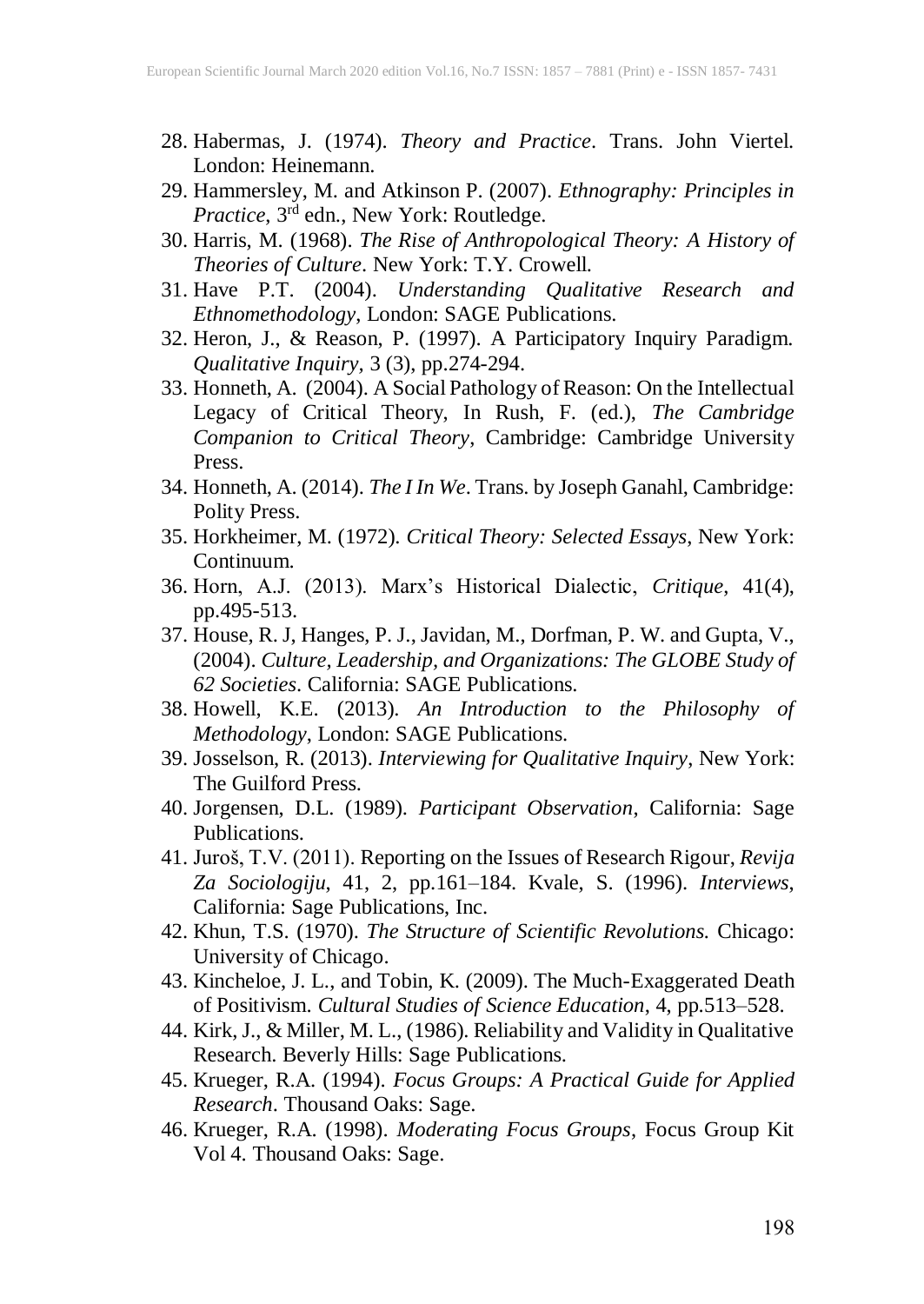- 47. Larsson, S. (2009). A Pluralist View of Generalization in Qualitative Research, *International Journal of Research & Method in Education*, 32:1, pp.25-38.
- 48. Lincoln, Y. S. and Guba, E. G. (1985). *Naturalistic Inquiry*. Beverly Hills, CA: Sage.
- 49. Lincoln Y.S., (1995). Emerging Criteria for Qualitative and Interpretive Research. *Qualitative Inquiry,* 3, pp. 275–289.
- 50. Lincoln, Y. S. and Guba, E. G. (2000). Paradigmatic controversies, contradictions, and emerging confluences, In N. K. Denzin and Y. S. Lincoln (eds.), *Handbook of Qualitative Research*, 2<sup>nd</sup> edition (pp.163-188), Thousand Oaks, CA: Sage.
- 51. Longino, H. (1992). Essential Tensions--Phase Two. In (eds). Louise Antony and Charlotte Witt, *A Mind of Her Own: Feminist Essays on Reason and Objectivity*, Boulder, CO: Westview Press.
- 52. Marcuse, H. (1964). *One Dimensional Man*. Boston: Beacon Press.
- 53. Marx, K. (1967). *Das Capital*, Vol.1, berlin: Dietz.
- 54. Marx, K. (1988). *Economic and Philosophic Manuscripts of 1844*. trans. Miligan, M., New York: Prometheus Books.
- 55. McGhee G., Marland G.R. & Atkinson J. (2007). Grounded theory research:
- 56. literature reviewing and reflexivity. *Journal of Advanced Nursing*, 60(3), pp. 334–342.
- 57. Merton, R.K., Fiske, M. and Kendall, P.L (1956). *The Focused Interview: a Manual of Problems and Procedures*. Glencoe, IL: Free Press.
- 58. Morse J.M., Barrett M., Mayan M., Olson K. & Spiers J. (2002). Verification Strategies for Establishing Reliability and Validity in Qualitative Research. *International Journal of Qualitative Methods*, 1(2), pp.13-22.
- 59. Neuman, W. L. (2011). *Social Research Methods: Qualitative and Quantitative Approaches,* 7<sup>th</sup> edn. Boston: Allyn & Bacon.
- 60. Ng, K. (2015). *Ideology Critique from Hegel and Marx to Critical Theory*, Constellations, 22(3), pp. 393-404.
- 61. Nielsen, J. (1992). Finding Usability Problems through Heuristic Evaluation, *Proceedings ACM CHI'92 Conference, May 3-7,* CA: Monterey, pp. 373-380.
- 62. Park, P. (2001). Knowledge and Participatory Research. In P. Reason & H. Bradbury (Eds.), 1 st edn., *Handbook of Action Research*, London: SAGE Publications, pp. 81–89.
- 63. Popper, K. (2002). *The Logic of Scientific Discovery*. London: The Routledge Classics.